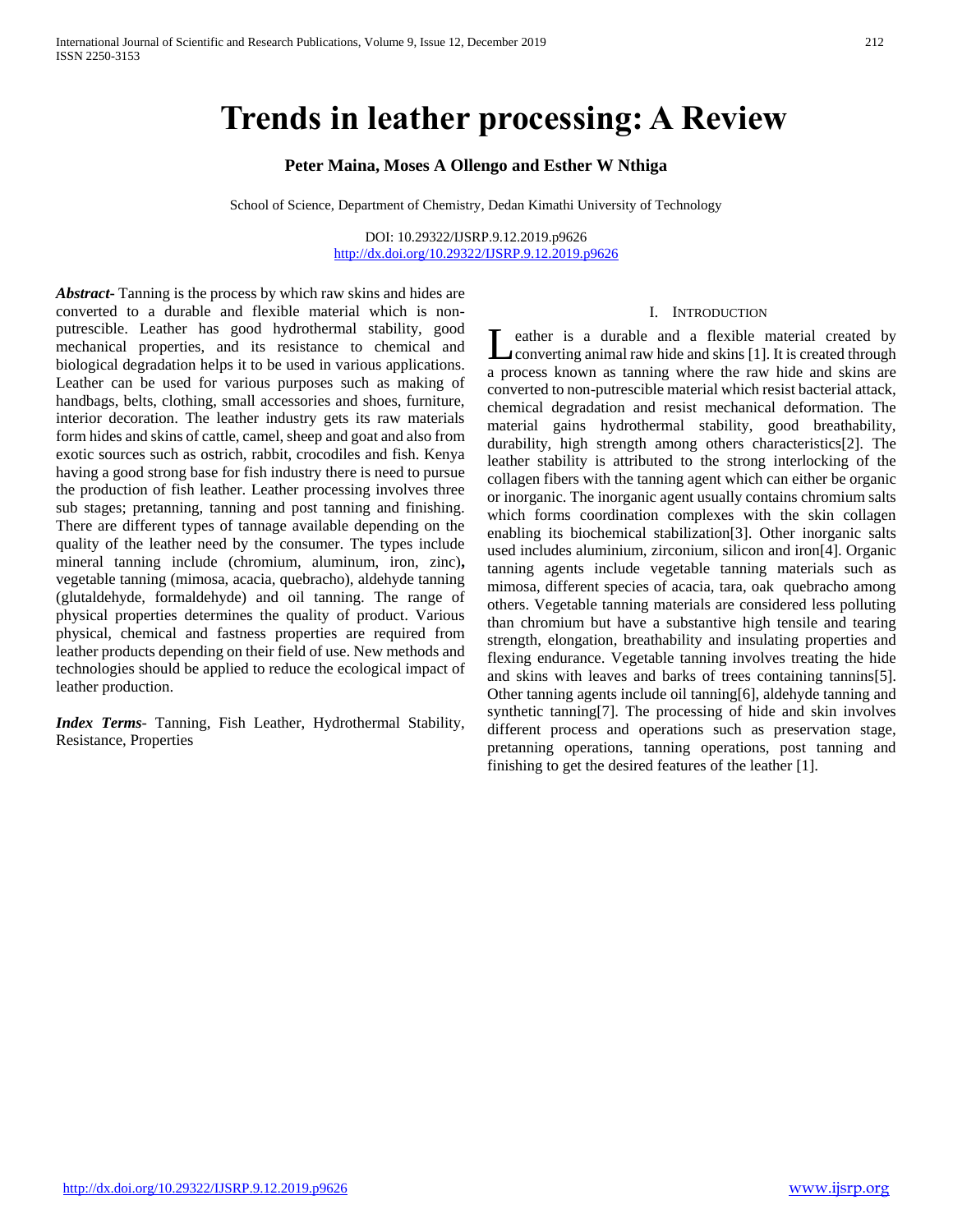

**Scheme.1 processing of leather**

# **Preservation**

 Flayed skins and hides can be preserved through drying or salting. The aim is to dehydrate the skins to resistant putrefaction to allow their transport and storage. Preservation is done to destroy active bacteria, to prevent bacterial activity or to prevent bacterial contamination[8]. In sun-drying the interfibrillary substances coagulate and form some hard cementing substances which prevent the separation of fibres from each other, and thus make hide and skins difficult to soak back[9]. Sodium chloride curing system is the most popular animal skin preservation method adopted globally and this leads in the generation of large quantities of total dissolved solids. This has led tanners to search for better alternatives which are salt free and environmental friendly. The use of boric acid with little amount of sodium chloride salt is one of the altertanitives as suggested by[10]. They achieved more than 80% reduction in chlorides and total dissolved solids in the effluents. Silica gel has also been used to preserve as reported by[10]*.*

#### *Soaking*

 This is the first step in leather processing. It is an operation which can be carried out in pits, paddles or drum[2]. The aim of soaking is to rehydrate the skin proteins which results to opening up of the fibers, remove curing salt in case of salted skin, clean off surface filth such as dirt, dung and blood stains. Small residual concentration of sodium chloride is still desirable in the process bath, as it helps diffusion of water down the hierarchical structure of skin fibres for easier rehydration. The removed salt can be recovered for other uses after a series of purification[10]. When the skin open up there is removal of non-collagenous skin components: the hyaluronic acid and other glycosaminoglycans,

the non-structural proteins, the fats and splitting the fibre structure at the level of the fibril bundles, to separate them[11].

 Soaking operation should be done under certain conditions which include the float, temperature, pH, time and mechanical action. The soaking float is dependent on the condition of the skin in which the float can range from 200-300 % on the salted pelt. Green hides and skins are soft enough not require much soaking, but to remove the blood and dirt. Dried hides need more float for rehydration. Bactericidal agent can also be added to the float to prevent bacterial growth during the process. Since the raw material has a denaturation/ shrinkage temperature of about 65 ˚ C the temperatures should be limited to 30 ˚ C so as not to destroy the collagen. Soaking is carried out at PH values between 9 and 10 by addition of an alkaline which helps in the moderate swelling of the skins which in turn aids in rehydration[11]. In conventional batch soaking, salted hides usually require 6 hours or more to remove enough salt to ensure that the pelt is completely rehydrated in the center of the cross section and down the hierarchy of structure. Dried skins and hides require 24–48 hours or more. Increased mechanical action increases the rate of soaking of the material[12]. Controlled mechanical action is adopted since violent agitation destroys the fibres of the skin. Wetting agents aids in soaking and also enzymes have been adopted although make the final leather slightly empty therefore filling of leather is necessary in the post tanning process. A soaking method using proteolytic enzymes and carbohydrases in the pH range of 5.5 to 10 has been described by[13].

#### *Liming and unhairing*

 The soaked skins are treated with milk of lime (calcium hydroxide) and additional sharpening agents like sulphides which aids in the removal of hairs, and other keratinous matter. Liming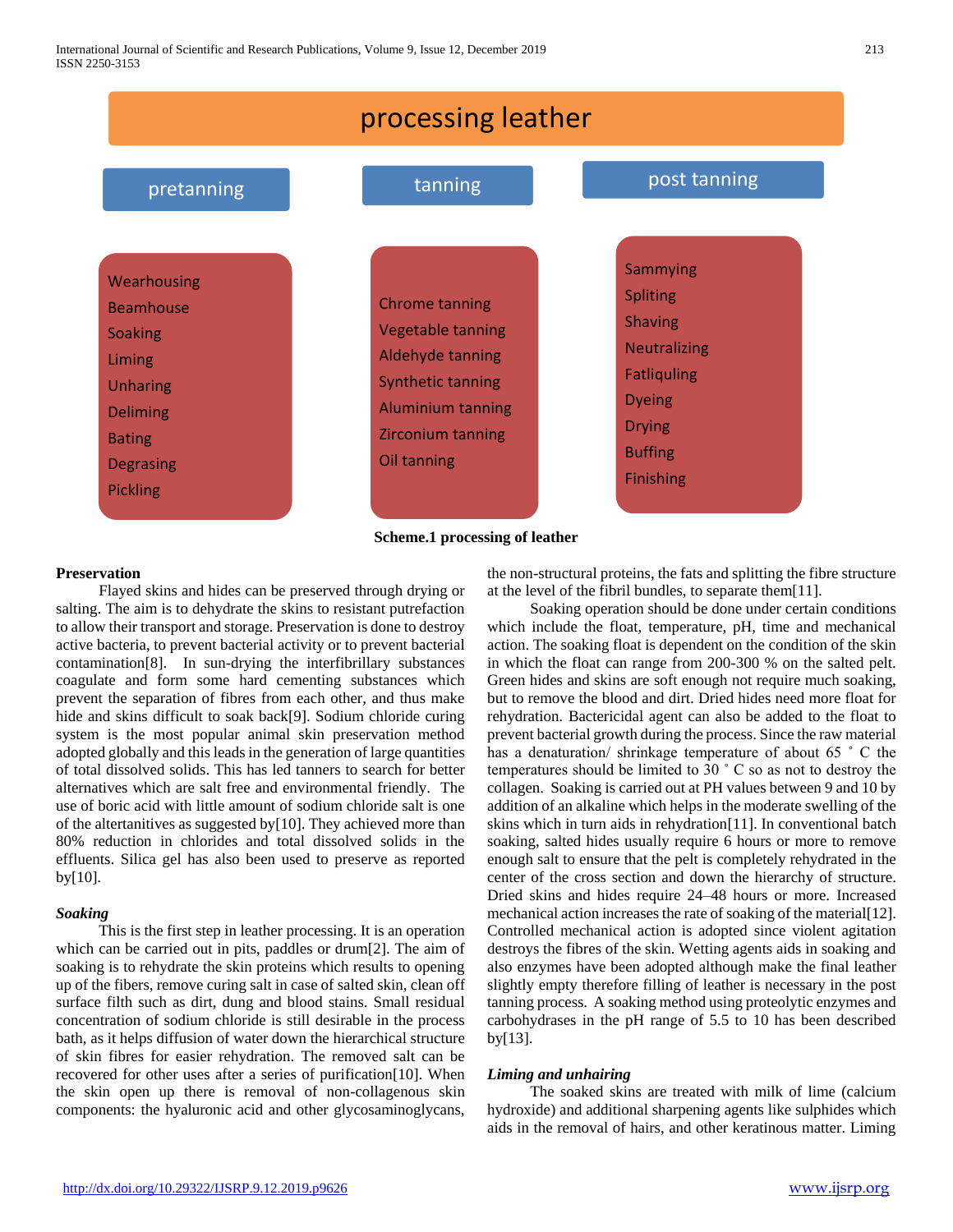loosens the collagen fibres and improve the flexibility and fullness of the leather. This process helps to swell up the pelt which contributes to the opening up of the fibre structure. Liming raises the pH to 12-13 in which it's a good environment for the hydrolysis of the amide side chains[14]. If the pH is lower, the unhairing chemistry does not work, because the equilibrium between the non-unhairing hydrosulfide ion and the unhairing sulfide ion is unfavorable. Liming also helps in the splitting of the fibre structure at the level of fibril bundles. This allows for better penetration of the chemicals and more effective reaction. Natural fats are partially saponified, most of the interfibrillar proteins such as albumins and globulins are eliminated, and mucoids are degraded[11].

 The loosening of the hair is due the chemical action of the lime liquor on the hair root or base of the hair shaft. This weakening of the hair is dependent on the breakdown of the disulphide link of the amino acid, cystine, which is characteristic of the keratin class of proteins. Degradation reaction, which commences with sulfide attack at the disulfide bond, this is based on hydroxyl ion attack at the methylene group on the cystine side chain[11]. Hair saving method can also be adopted this process target the structure of the hair within the follicle, either the bulb or the prekeratinised zone. The effect is to ensure detachment of the hair from the base of the follicle. Use of enzymes in unhairing have been suggested with the aim of cleaner leather technology[15].

## *Fleshing*

 This is a mechanical operation which is done to the fresh side of the pelt to remove adhering fresh which was left after flaying. Fleshing is done manually for lighter pelts which a fleshing knife over the beam, for heavy pelts a fleshing machine is used to remove the fresh. Adequate fleshing allows the penetration of the chemicals in the subsequent processes. Green fleshing reduces the chemical uptake during liming and assists in achieving a uniform liming effect to enhance leather quality[15].

## *DE liming*

 The objective of this process is to remove from the limed pelt the lime and other alkalies, used in liming, either by repeated washing in water or by chemical treatment or by both*.* For surface lime it is removed by repeated washing with water but for combined lime it is removed with chemicals such as ammonium salts; ammonium chloride, ammonium sulphate, weak acids; boric acid, acetic acid. The reaction which takes place are as follows for ammonium chloride, ammonium sulphate and boric acid respectively[11].

1.  $2NH_4Cl + Ca(OH)_2 = CaCl_2 + 2NH_3 + 2H_2O$ 

2. 
$$
(NH_4)_2SO_4 + Ca(OH)_2 = CaSO_4 + 2NH_3 + 2H_2O
$$

3. 3Ca 
$$
(OH)_2 + 2H_3BO_3 = Ca_3(BO_3)_2 + 6H_2O
$$

 The use of carbon dioxide as a deliming agent has also been adopted in developed countries. The gas is sparingly soluble in water, producing acid that can neutralize the alkalinity of the limed pelt[16]. Completion of the deliming process is noted by cutting the pelt with a knife and using an indicator, usually phenolphthalein to determine the "lime streak" in the pelt in which absence of a pink color means complete deliming. Deliming adjusts pH from 12-12.5 to 8-9[11].

#### *Bating*

 This process helps to make a finished leather which is smooth, flat, flexible, soft and stretchy[2]. It involves the addition of proteolytic enzymes. These proteolytic enzymes open the fibrous structure of the pelt to make it softer. Bating also removes the remaining lime in the pelt. Scuds are loosened and other unwanted proteins are removed and this increase the degree of stretch. Bating de-swells swollen pelts and prepares pelt for tanning. The process is performed at optimum temperatures for the enzymes 35-40 ˚C[11].

## *Degreasing*

 Degreasing process is carried out to eliminate the excess of natural fat substances from the skin. If the residue is not removed it can cause fatty acid spues, uneven dyeing and finishing, waxy patches in alum tanned leathers and pink stains in chrome tanned wet blue[17]. High amounts of fat can also cause hardness to touch and loss of physical strength. This process step is mainly part of sheepskin processing due to 30 to 40 % of fat substances output in respect to the raw weight. However, it is an essential operation in leather process to avoid quality loss. Organic solvents are employed as degreasing agents in the 2 to 3 hours lasting degreasing process. Palop and Marsal [18] studied the effectiveness of using lipase enzyme in the degreasing process. They observed that there is increase of the breakdown of the fats when the lipase was combined with protease in the process.

#### *Pickling*

 The pickling process is primarily conducted to adjust the collagen to the conditions required by the tanning agent in tanning reaction. This process lowers the pH by addition of an acid and salt. The low pH end the bating process and improves the penetration of the subsequent tanning agent and prevents to prevent the rapid combination of the skin substrate with chromium compound [19]. The pickling agents normally used are 5- 10 % common salt or sodium sulphate, and O.6-1.5% acids (sulphuric acid, hydrochloric acid, acetic or formic acid or mixtures). The function of the salt is to prevent acid swelling. The function of the acid is to acidify the collagen, to protonate the carboxyl groups where the reactivity is modified, because the chrome tanning reaction only involves ionized carboxyl groups. The acidic treatment minimizes the negative charge of the carboxyl groups and maximizes the positive charge of the amino groups of the collagen peptides thus making the pelt positively charged[20]. After this process the skin can be shipped or stored for long period of time without deteriorating. Due to the environmental problems which the salts cause, salt free pickling process has been adopted to reduce the total dissolved solids. Recycling and reuse of pickle liquor for the subsequent batches have been studied[21]. Li, Chen [20] proposed a pickling process to reduce or eliminate the use of neutral salts thereby avoiding the shortcomings of the traditional pickling process.

## *Tanning*

 This is the process which converts protein collagen of the raw hide into a stable material which does not putrefy[2]. In this process additional crosslinks are introduced into the collagen combining the active groups of the tanning agents to the functional group of the protein. The tanning effect largely depend on the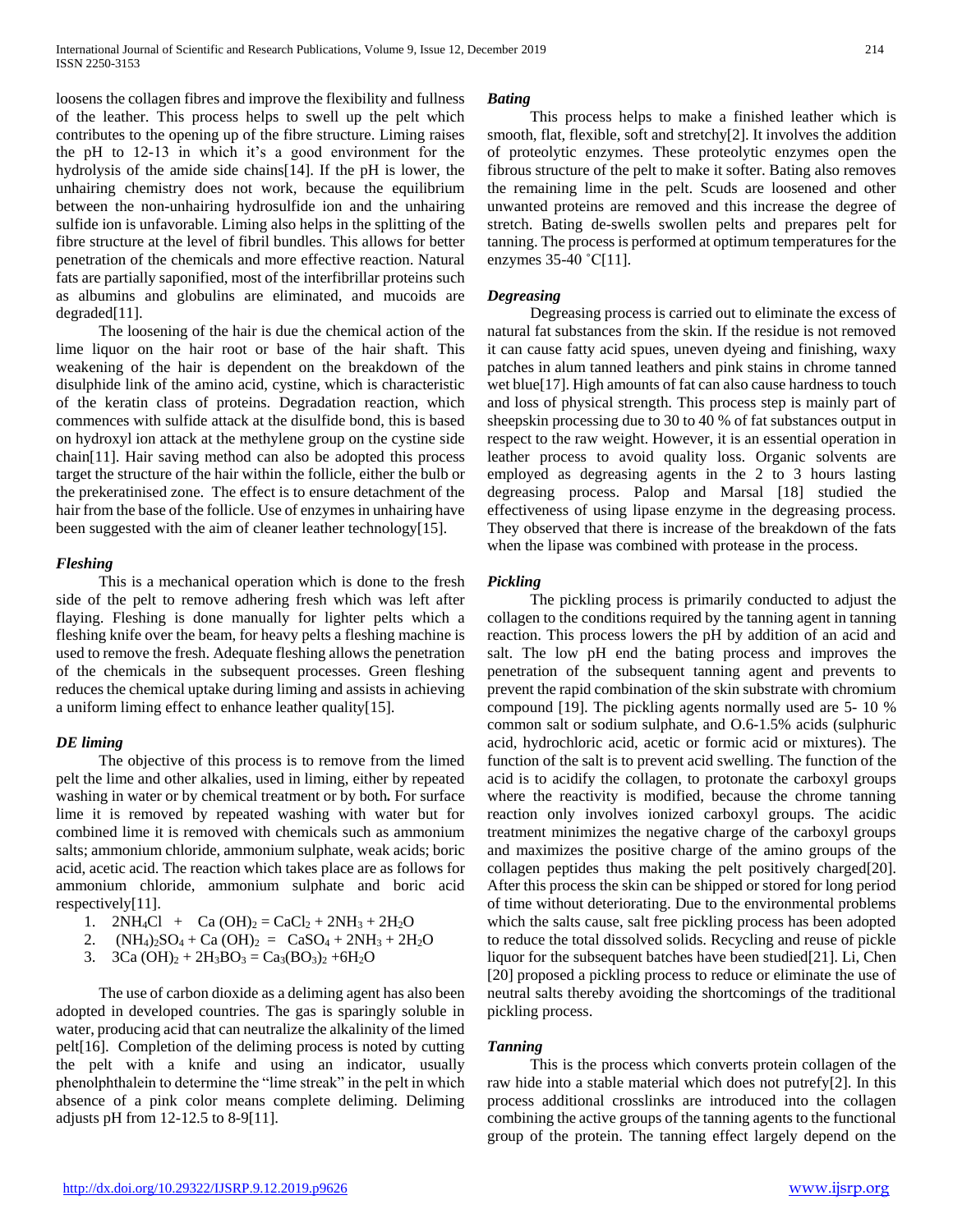extent of the crosslinking between the collagen molecules and the thermodynamic stability of the crosslinking bonds. The stability is assessed by the determination of the shrinkage temperature of the leather. Satisfactory tanning effect is characterized by complete penetration and uniform distribution of the tanning materials[22]. There are several tanning methods and materials and the choice depends mainly on the properties required in the finished leather, the cost of the alternative materials, the plant available, and the type of raw material. Tanning may be done in many ways like mineral tanning (Chrome tanning, Alum tanning, Iron tanning, Zirconium tanning ), Non-mineral tanning (Aldehyde tanning, vegetable tanning, Oil tanning, Resin tanning, Synthetic tanning, Combination tanning) which are discussed later in this paper. After tanning basification is done using sodium bicarbonate to increase the pH to favor the subsequent processes such as retanning dying and fatliquoring[23]. The basification process fixes the tanning material to the leather, and the more tanning material fixed, the higher the hydrothermal stability and increased shrinkage temperature resistance of the leather. The degree of tannage is determined by boil test or using shrinkage testing apparatus where each tannage has its shrinkage temperature. Chrome tanned leather have a shrinkage temperature above 100℃ of as reported by Covington. Vegetable tanning have a shrinkage temperature of 80-85 ℃ depending on the various species of tannins as reported byKuria, Ombui [5]. A research conducted by Shi, Li [24] indicated that wet white leather have a shrinkage temperature of 85 ℃. Combination tannage increases the shrinkage temperature as reported by Valeika, Sirvaityte [25]. Masking is also done using masking agents such as sodium formate, sodium acetate, and sodium oxalate. Masking is the modification of metal complexes, by replacing aquo ligands with other less labile ligands. The purpose is to render the complex less susceptible to additional complexing reactions, including precipitation[11].

## *Neutralization*

 Chrome tanned and semi chrome leathers are piled up after basification. Even in overnight piling, the pH drops, indicating the liberation of acid. The source of this acid may be from ionization of neutral carboxyl's, ionization of positively charged amino (- NH<sup>3</sup> + ) groups and hydrolysis of chrome itself[26]. Neutralization is an important procedure in making leather, the process removes acidity in the leather aiding in thorough and uniform penetration of dyes. Most of the dyes and fatliqour used are anionic if these negatively charged materials have to penetrate into collagenous fabric, then the collagen should also bear a net negative charge Collagen becomes anionic when H+ of the carboxyl and also of the positively charged amino (i.e. –NH3+) groups are removed by treatment with an alkali. The choice of materials and the control of neutralization degree will have a direct influence on dyeing, fat liquoring and filling. Sodium carbonate, sodium bicarbonate are agents which are used to facilitate neutralization[27]. The leather is neutralized to abou**t** a pH **5.4-6.5** [26].

## *Retanning*

 The purpose of this process is to modify the properties and performance of the leather. In Order to make the finished leather level out, full and elastic and avoid the possibility of loose grain it is necessary to use retanning and filling agents[27]. The objectives

are to fill the loose portions of the tanned leather, to achieve less shrinking during drying, to improve the penetration of anionic type fat liquors, dyestuffs and finish adhesion and to improve certain specific properties like perspiration resistance, fastness to washing, flammability. The retanning materials are taken into and interacting with the collagen matrix which constitutes the fibre structure in the leather. The interaction can be either chemical reaction, by coating the fibres or by filling the voids between the fibres[28]

 The chemicals used are vegetable extracts, resins and syntans. Inorganic mineral substances (chrome, aluminium, zirconium salts) can also be used. Vegetable retanning improves the usable area and increases the thickness of the leather. Plants extracts such as acacia, quebracho, wattle, sumac, hemlock, oak, tara and commercially available mimosa are some of the vegetable extracts which are used in tanning[29]. Acrylic resins are widely used since they have a good selective filling property to improve the cutting value of the leather[30]. Different types of syntans which are used include Auxiliary syntans, Replacement syntans, Acrylic syntans, Whitening syntans, Bleaching syntans with each type of leather giving its own distinct characteristic. The amount of chemicals used is determined by the level of fullness required[11].

#### *Fatliquoring*

 The leather is fatliqoured to prevent fibre sticking when the leather is dried after completion of the wet processes. This is due to the reaction with the fibrous structure of the collagen with the fatty material. In the wet state the leather is fully lubricated by the water which is held in between the fibre bundles and between smaller fibrils. Now when the water is removed the fibre approach each other and can stick together thus the need of applying fatliqour[31]. Secondary effect is to control the degree of softness and suppleness. One of the results of lubrication is an effect on the strength of the leather. This also helps to confer to the leather with the physical characteristics, such as tensile strength, extensibility, wetting properties, waterproofness and permeability to water vapour and air. The extent of penetration of the oils to the leather determines its properties. It is important to ensure adequate lubrication of the fine fibrils as well as for the coarser fibril bundles. This can be achieved by use of fatliqour emulsions of small particle size capable of penetrating down the hierarchy of the leather structure. If the fatliqour deposits oil primarily in the outer layers, the non-lubricated central core gives springy characteristics to the leather[31].

 Fat liquoring is usually conducted with self-emulsifying, partially sulfated or sulfonated (sulfited) oils, which might be animal, vegetable, mineral or synthetic. The sulfated oils are chemically treated with sulfuric acid, which increases the affinity for the tanned fibers. The fatliqour is added inform of an emulsion. The sulfited oils have smaller particles and higher capacity of bonding. Crude oils can also be added to the fatliquoring bath. They are water insoluble, but they are emulsified by the sulfated and sulfited parts. Fleshings from the animal has been used to produce natural fatliqour for the use in the fat liquoring process. This helps to turn the fleshing waste into valuable product for the process and reducing the environmental impact of the otherwise discarded fats[32].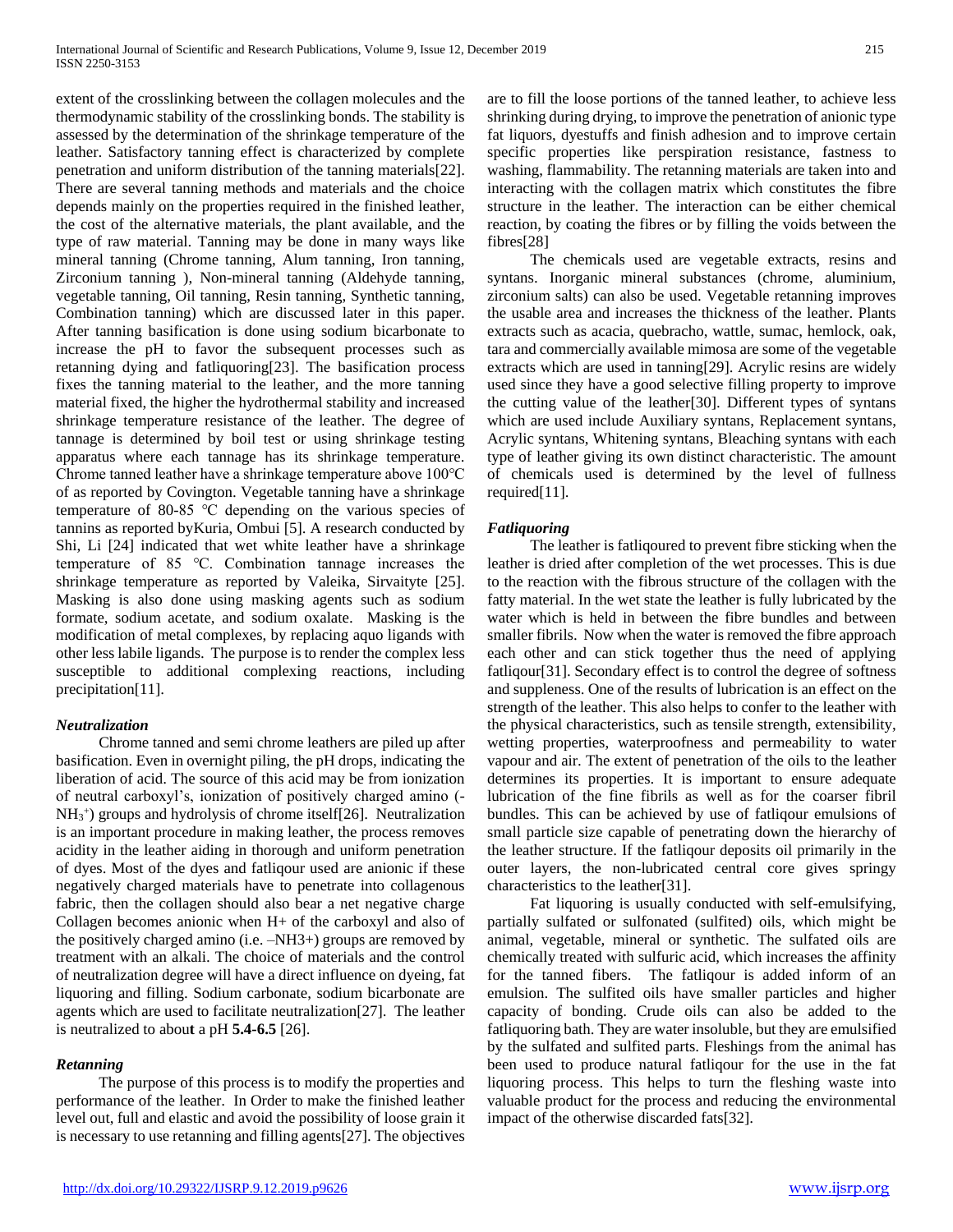# *Dyeing*

 This is the coloring step. Almost any color can be struck on any type of leather, despite the background color, although the final effect is influenced by the previous processes.

 Dyes can be classified in different ways such as the method of application where we have Acid dyes, direct dyes, Basic dyes, Pre-metalized or Metal complex dyes, Reactive dyes, Sulfur Dyes. They can also be classified as either natural or synthetic dyes[11]. All the early dyes were natural ones from either vegetable or animal sources. Colored substances from fruits, flowers, leaves, roots, seeds, barks, wood and also galls of plants were extracted and used. Applying dye in solution or pigment, to confer dense, opaque colour, can be performed in the drum or colouring agents may be sprayed or spread by hand (padding) onto the surface of the leather. With the increase of environmental concerns researchers have found many natural dyes thus leading to reduction use of the azo dyes which contain potential colon carcinogens, which is a possible hazard to humans when chronically exposed. Natural dyes are nontoxic and non-allergic to human[33].

# **Drying and Finishing**

 After wet processing, hides are usually dried to remove excess water and prepare the skin for final finishing. Drying is considered one of the most important mechanical operation in the leather processing. Drying helps the leather to gain its final texture and flexibility. Tensile strength increases with apparent density and decreases with drying rate. There are different drying methods which are used in the leather processing. The leather can be free hanged in the air in overhead dryers, vacuum drying, and toggle drying. Toggle drying results in improved area yield and better mechanical properties due to the moderate drying temperature[28].

 The finishing process includes mechanical treatment followed by application of surface finishes. This is aimed at enhancing the natural qualities of the skin and to cover defects which might have been on the surface of the leather. The finishing of leather can bring different colors and pattern appearances to the surface of the leather which makes it more attractive to the customer. Finishing is done by various materials such as casein, nitrocellulose, polyurethane, acrylic, other components of resin and polymer which are mixed with natural substances like oils, waxes albumins, cellulose esters. The desired color is regulated by use of different dyes and pigments. Different techniques used to apply the finishes includes curtain coating, roller coating, padding and spraying[34].

## **Leather sector**

 Leather is one of the most widely traded commodities in the world[35]. Leather industry plays a prominent role in the world's economy with an estimated global trade value of approximately US\$100 billion per year on average. The world trade in leather is currently growing the demand for leather and leather products is growing faster than supply.

 According to World Bank report 2015, despite owning a fifth of the global livestock population, African countries account for 4% of world leather production and 3.3% of value addition in leather. In Kenya the leather sector contributes to estimated 4% to the agricultural gross domestic products. In 2013, leather

exports from Kenya amounted to only US\$140 million which accounts for 0.14 % of the world's export. Kenya is rich in leather raw material yet it cannot compete with globally. This can be attributed to inadequate leather processing capacity. Kenya tanning industry is developing and has been identified as one of the most important main earners compared to other east African countries. It is supported by influstructural entities that ensures the delivery and processing of the raw materials[36]. The industry has a high potential to make high quality products that can address social economic problems and create employment and wealth. Estimated 80% of the raw skins and hides are processed up to the wet blue stage and a small percent up to the finished leather. About 10% exported as raw materials. Kenya manufactures an estimated 4 million units of leather products, which is a meagre amount compared to the deficit of about 28 million, considering Kenya's population alone .The optimal growth of the leather industry is dependent on the value addition[37]. High value added leather products can be used for industries like footwear, fashion, furniture, automotive. There has been an increase in the tanneries from eleven to fifteen from 2010 and that's gives a sign of growth in Kenya's leather industry. Most of these tanneries are processing 88% of raw hides and skins up to wet blue and 2% finished leather. The remaining materials are exported as law[38].

 As Kenya strives to become an industrialized, middleincome country by 2030, developing the leather and leather industry offers an opportunity for industrialization and diversification of leather products[39]. This can be achieved by expansion of export market for semi-processed, finished leather, leather goods and footwear. The implementation of the government policy of imposing exportation tax of raw materials by 80 % from 2012 has encouraged the value addition. Since there is higher exportation of semi processed leather there is need to upscale to higher value chains to encompass footwear and Leather goods stages to achieve optimal returns enjoyed in global leather markets. Sustained value addition chains are important because they provide attention to customers' needs while reducing the  $costs[40]$ .

## **Sources of raw materials**

 The leather industry supply chain constitutes three stages: production of hides and skins which is a waste from the meat industry, conversion of hides and skins into finished leather and manufacture of foot-wear and other leather products from the finished leather. The raw materials used in the leather industry are hides and skins. The skins are external covering or integument of small animals such as goat, sheep and pig while hides are external covering or integument of large animals such as cow, buffalo, and horse<sup>[11]</sup>. Bovine contributes the largest source of raw materials[41]. The skins and hides of cattle, sheep, pigs and goats are the main source for the leather production with percentages 65%, 15%, 11% and 9%, respectively[42]. The remaining percentage accounts for the exotic leather. Various sources of leather production in Kenya are cattle, camel, sheep and goat and exotic sources such as ostrich, crocodiles and fish[38]. With an increase in the fish processing factories in Kenya there has been an increase in the production of fish skins as wastes in the fish industries[43]. This fish skins can be converted to leather which can be used to make various leather goods. Having a strong base for raw materials is a key factor for the development of the leather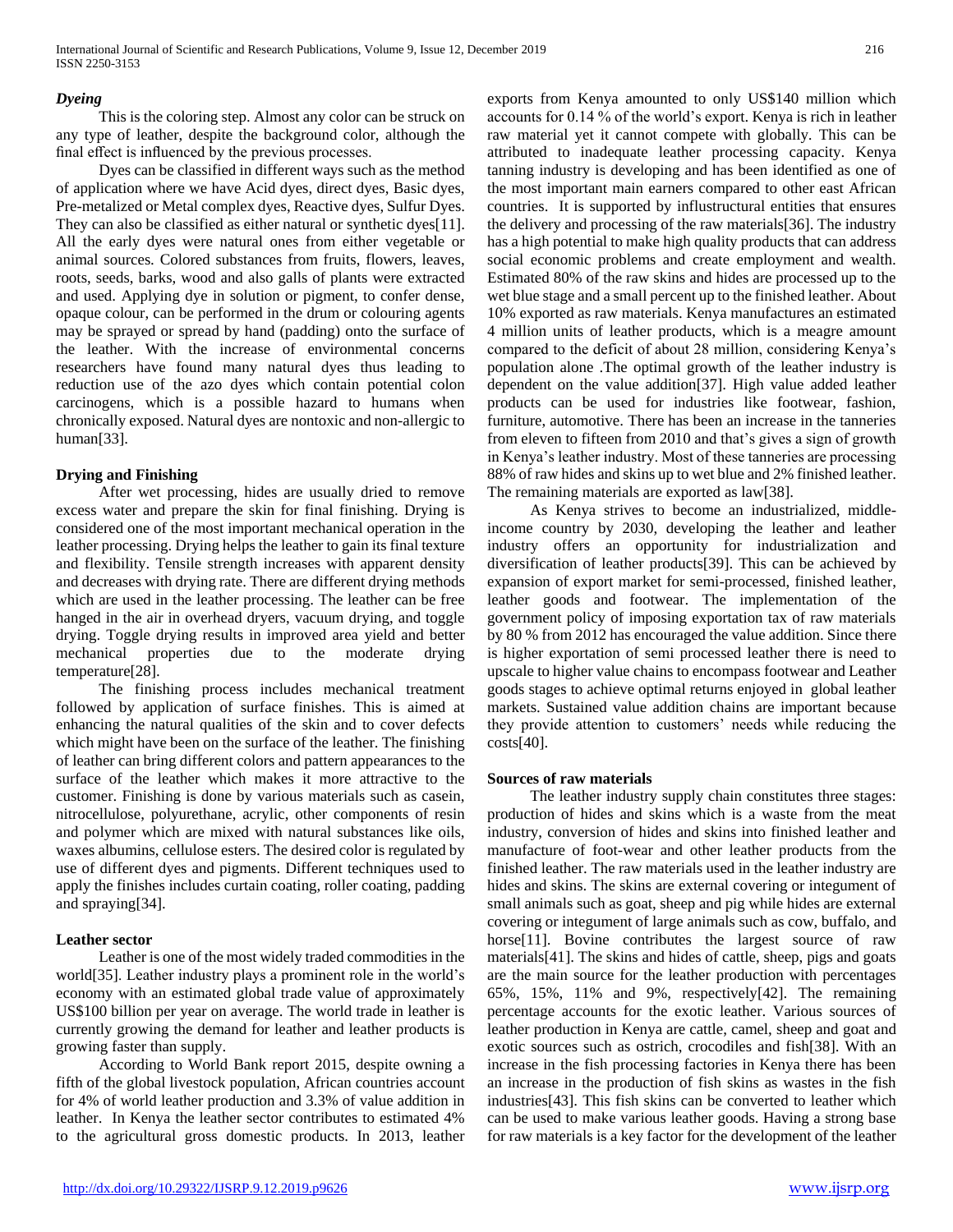industry. Developing countries are the major producers of raw hides and skins due to climate and adequate husbandry for the livestock. This helps in producing raw materials of good grade which are free from surface defects and other structural deficiencies. This has resulted in the production of good quality leather and leather products. Livestock breeding, quality of flaying, transportation and preservation of the materials also affects the quality of the raw material with education on the flying and preservation methods being a contributor to getting quality raw materials[40].

 The raw materials can be supplied to the tanneries as either flesh raw materials, wet salted or sun dried. Flesh raw materials are preferred since they do not require a lot of time to rehydrate as compared to the sun dried materials. Sorting of the raw materials before processing them is important since only quality raw materials are selected for processing thus producing high quality leather[11].

#### **Fish skin**

 Fish leather are exotic leather types which are yet to gain general acceptance due to the limited literature available. Exploitation and application of fish leather is limited to lack of understanding of the properties of fish leather. The leather has an outstanding natural grain pattern formed by the pockets of the scales which makes it attractive and this has led to the increasing demand of the leather products made from fish leather. The uniqueness of the fish leather gives it a high market value[44]. There are many fish species which are available such as sturgeon, Nile perch, tilapia, salmon, carp, and stingray. Each species have a unique characteristic appearance. Some of these fish skins such as stingray has been used to produce soft leather[45]. In Kenya Nile perch fish is dominant thus it is the most traded and popular with the customers. It is abundant in Lake Victoria. Nile perch expansion has led to increased fishing activities along Lake Victoria. There is increase in the fish processing industries along the shores of Lake Victoria which leads to increased fish processing thus generating a lot of wastes[46]. Production of fish products leads to production of high volumes of byproducts. Disposing and managing wastes is a challenge facing the fishing sector in Kenya[46]. The solid fish wastes make up 30 - 40% of the total production, depending on the species processed. The solid waste is composed mostly of fish head and viscera, skin, scales, dorsal and ventral offcuts[3]. Reportedly, about 150,000 tonnes of fish waste is produced every year and 80% of it is dumped. These by-products are sources of pollution when disposed to the environment especially because they act as breeding grounds for mosquitos and other microorganisms, in addition they are sources of bad odour especially to people living in the surrounding places and also pollutes the environment due to decomposition. The waste generated can be processed into by products and sold to earn the industry money and reduce environmental pollution through dumping of wastes into the environment[47]. The fish skins can be used as raw materials for the leather industry to supplement the available bovine, goat and sheep skins as a new emerging source of raw material. To succeed as a new product fish skin leather must be presented in such a way that it provides a unique appeal to the customers as compared to the other materials. Reports of converting the Nile perch fish skins to leather has been reported in Kisumu but no scientific data has

been reported on the characterization of the structural, physical and chemical properties of the fish leather.

# **Chemical composition of fish skin**

 Nile perch (Lates niloticus) is a warm water fish species. The length of the Nile perch increases with age with young (less than 80 days old) fish measuring as little as 6.4cm and the largest adult (13+ years old) measuring up to 160 cm long for males and 190 cm female[48]. As the fish grows, the skin proportionally thickens due to the increasing amount of collagen fibers, which will react with the tanning agents and give the characteristic resistance to the leather. The fish skin is composed of collagen fibers that forms alternating layers of right and left helices wrapped about the long axis of the animal. Collagen is a general extracellular structure protein involved in the formation of connection tissue. The fish skin has type I collagen. Collagen constitutes 25% of the total proteins[49]. The collagen differs with the amino acid sequence of the glycine, proline and hydroxyproline. The variation of the amino acids affects the stability of the collagen. Composition of the skin in relation to amino acids has a great influence during the processing of the fish skin and this gives the ability to change the properties of the collagen. Warm water fish species has high amount of amino acids and low content of hydroxyproline[48]. The crosslinking of the collagen is different in various ages since as the animal ages the crosslinking of their collagen increases and the type of cross link changes[48].



 The Nile perch skin has scales in which the pockets of the scales gives an attractive appearance to the finished leather unlike Stingray which has denticles[45].

#### II. TYPES OF TANNAGES

#### **Chrome tanning**

 Chrome tanning is the most widely used tannage in leather industry and it accounts for 85% of the world's leather production. It gives the leather comfortable feel, it's lighter, soft, and brighter and have high hydrothermal stability. Besides, chrome tanning is still the most important and most widely used tanning method in the leather industry due to its outstanding leather quality, good strength and competitive price[50]. But it's a controversial method from the view point of environmental protection due to the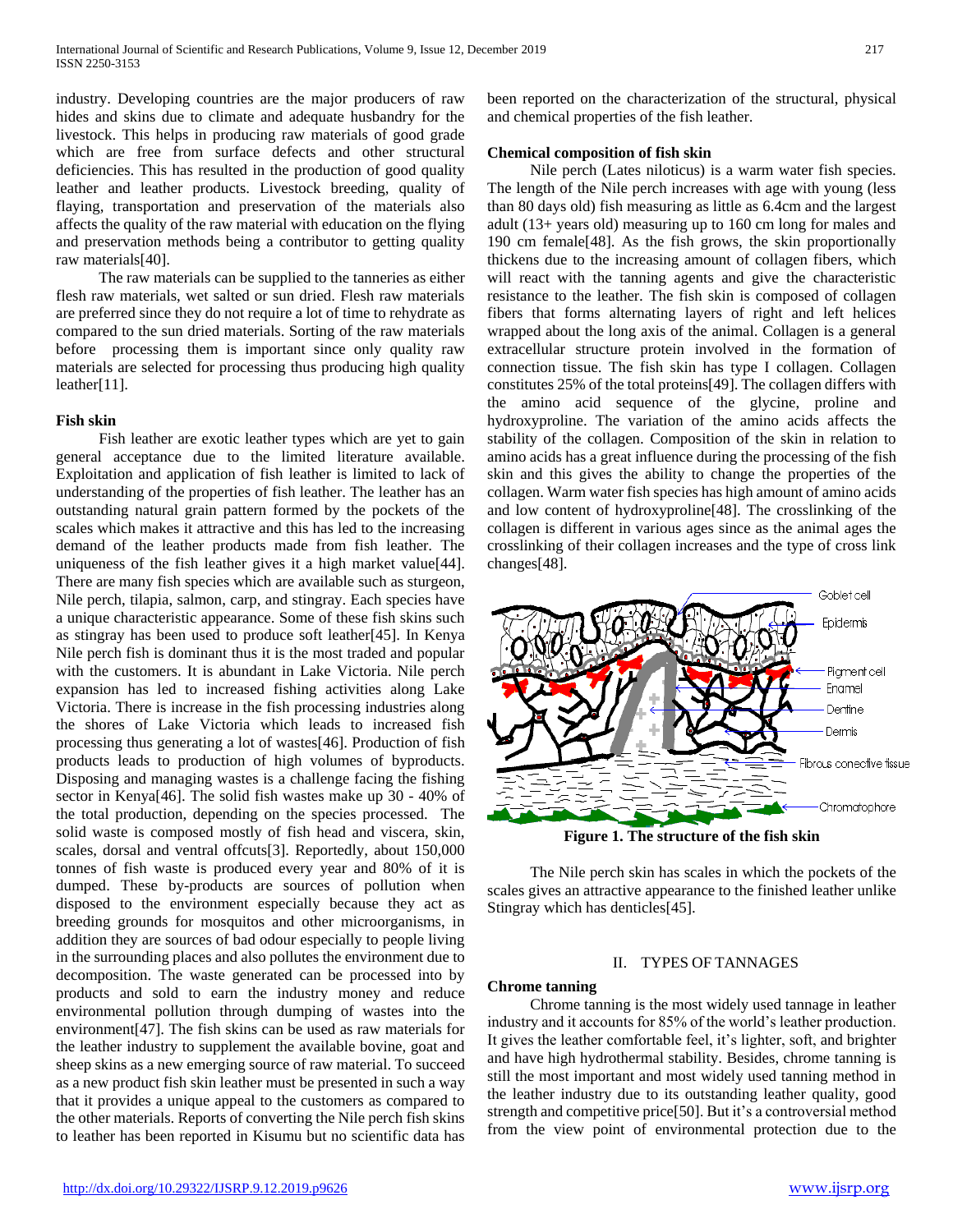presence of the chromium and chloride content in wastewater as well as abundant waste chrome shavings. About 70 % of chromium salt penetrates and the rest remains in the liquor which is discharged for treatment. High chrome exhaustion or recycling of the chrome liquor is recommended to decrease chrome present in the liquor[23]. There are a range of factors which influences the chrome absorptivity. The process parameters largely affect the chrome absorptivity to the collagen. There are two main features of chromium salt which enable it to act as a tanning agent. Firstly, the complexes formed are of intermediate stability, and thus exchange of coordinating ligands can take place comparatively easily. Secondly, chromium has the ability to form polynuclear complexes in which Cr-O-Cr bridges are involved[1].



**Fig 2. Chrome tanned cross linkages with collagen (protein) of the skin.**

 The mechanism involved is initial penetration of chromium (III) salt in solution into the pelt and down the hierarchy of the structure. Increasing the reactivity of the basic chromium (III) salt and carboxyl groups of the collagen by gradually increasing the pH of the solution. Creation of unipoint and finally multi point cross linkages, conferring a stable matrix collagen structure[11]. Tanning action increases as pH increases, and no tanning occurs at all when all carboxyl groups of the collagen molecules are protonated[11]. The practical measure of degree of chrome tannage is that of thermal stability (Covington, 1997). At the completion of any tannage the leather is tested to see what temperature, under wet conditions, it will stand. If it will resist 100˚C (boiling water) it is considered to be satisfactorily tanned.

#### **Vegetable tanning**

In 18<sup>th</sup>century before the introduction of chrome tanning method, the options available to the tanners were limited to vegetable tanning. Vegetable tannins are considered less polluting compared to chromium and the oldest known leather tanning agent. Vegetable tanning involve treating the hides and skins with leaves and barks containing tannins. Tannins are water soluble polyphenolic compounds having a molecular weight of 500- 20,000 and ability to precipitate proteins and alkaloids[51]. There are two types of tannins based on their structure and properties. Pyrogallol tanning materials or hydrolzable tanning materials, include the tanning materials made from oak wood, chestnut, myrobalan, algarobilla, vallonia, divi divi, nut gall and sumac[52].

 The hydrolzable tannins are subdivided on the basis of polyphenolic acid, or acid liberated or hydrolysis, those yielding gallic acid are referred to as gallo- tannins while those yielding ellagic acid are referred to as ellagitannins[1]. Pyrocatechol tanning materials or condensed tanning materials are the tanning materials made from quebracho wood, mimosa bark, pine bark and mangrove bark as well as gambier extract[52]. Their solutions having a pH of between 4.5 to 5. Condensed tannins on the other

hand do not breakdown with acids, instead they give more complex compounds under the action of acids to yield tannin reds[53]. Both condensed and hydrolysable tannins have ability to crosslink with collagen to form a non-putrescible and hydrothermal stable leather. The interaction of the vegetable tanning material with the protein collagen can either be Hydrogen bonding of tannin to protein through the phenolic hydroxyl group of the tanning material or binding of tanning material to the protein through the more diffuse electrostatic bonds due to forces known as Vander Waals forces. Different sources of vegetable tanning materials gives leathers different physical properties. Vegetable tanned leathers offers benefits of high tensile and tearing strength , elongation, breathability and insulating properties, capacity to absorbs and transmit moisture, lasting molding ability and flexing endurance[54]. Vegetable tanned leather is used in making heavy leather such as furniture leather, garment leather and shoe upper leather[53].

#### **Oil tannage**

 Oil has potential as a leather tanning agent for chamois leather. Chamois leather is a well-known product. It has specific uses, such as in high quality gasoline filtration, cleaning and drying optical equipment, spectacles, mirror, and vehicles. This is because of its softness and high water absorbance. The material has to be soft so that it does not scratch the surface to be cleaned[55]. Oil can be from different sources such as fish oil, rubber seed oil, cod liver oil among others. The traditional method of making chamois leather was to impregnate the skins with oil and then hung them in warm stoves to allow oxidation to occur. The excess oil was removed by hydraulic press then washed in warm alkaline water. The principle of modern oil tannage is to oxidize the oil already introduced into the pelt, with the help of atmospheric oxygen under controlled conditions[56]. Long oxidation periods required for making chamois leather places limits on large scale manufacture. Research is being carried out on use catalysts to reduce the oxidation time. The process using ozone to accelerate oxidation of the oil tannage, produced leathers with organoleptic properties comparable to those of conventional chamois leathers. In this approach it has been found that the use of ozone can reduce the oxidation time to 60 min from  $10 - 12$  days without any impairment in quality [56]. Tanning using fish oil faces an odour problem, caused by oxidized fish oil residues attached to the chamois leather. The odour cannot be removed completely from the leather. Reducing the use of fish oil in the chamois tanning would help to reduce the odour. Rubber seed oil is a vegetable oil which is expected to substitute for fish oil in tanning. The oil will not produce odour and might be able to crosslink with protein in the skin or hide to produce leather[6]. The formaldehyde pretannage helps to increase the penetration of fish oil and protects the pelt from putrefying during oxidation periods[57]. Oil tanning process takes about 12 days compared to chrome tanning which takes approximately 6 hours, and this explains why the technology is not commonly used. The shrinkage temperature which is a measure of degree of tannage, oil tanned leather has been reported to shrink as follows, for the rubber seed oil tanned leather 73 +/-  $2^{\circ}$ C and 71 +/-  $2^{\circ}$ C for the fish oil tanned leather[6].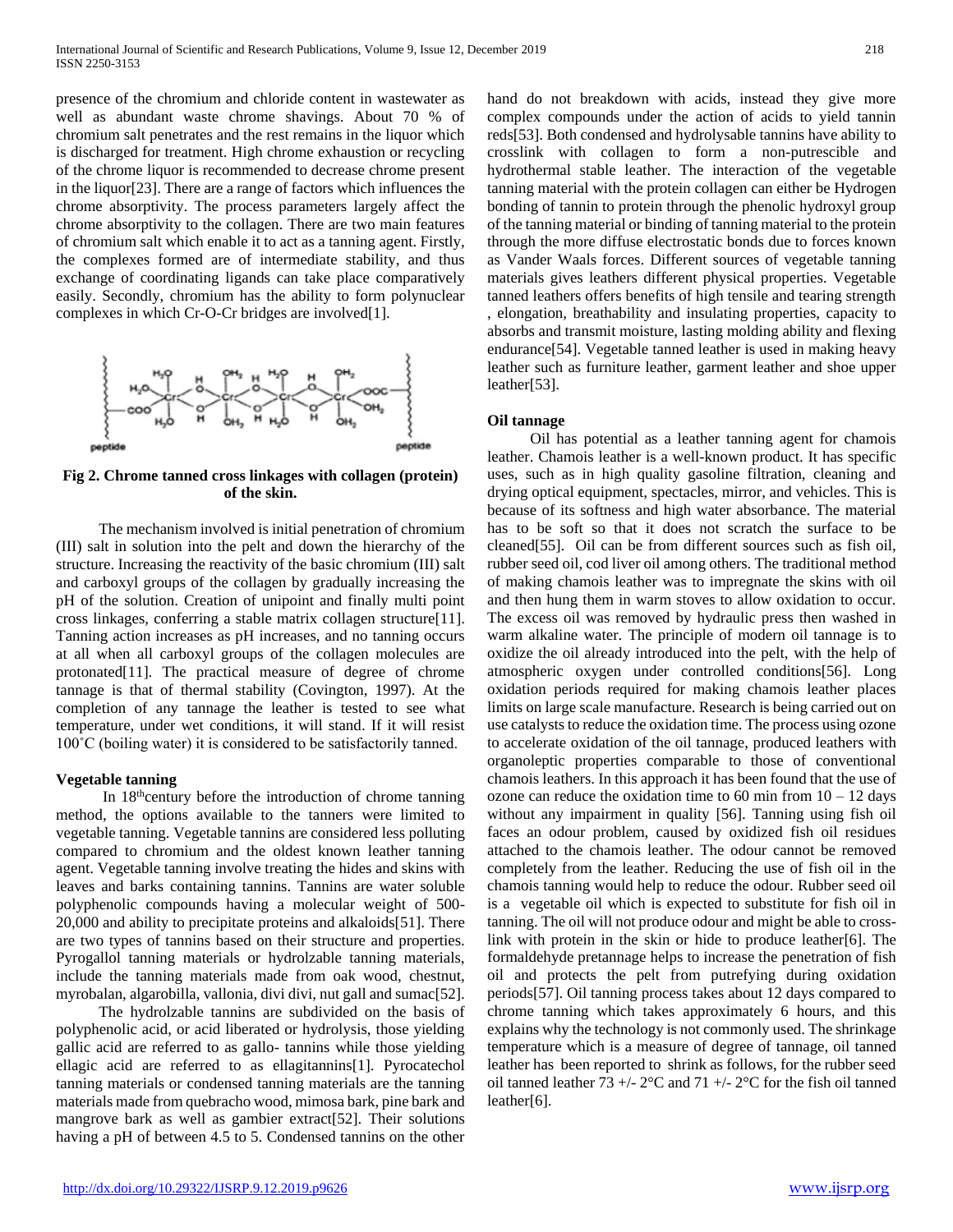#### III. ALDEHYDE TANNING

 Aldehyde tannage system is used to produce chrome free leather by cross linking the amino groups of collagen with glutaraldehyde or formaldehyde to prevent purification. The crosslinks formed in collagen fiber through the reactions of glutaraldehyde are irreversible. Although it is a tanning method which produces chrome free leather the crosslink between aldehyde and collagen is weaker than the crosslink between collagen and chrome salt[58]. Natural polymers containing an aldehyde or a masked aldehyde group have also been employed for tanning[59]. Pretanning with aldehyde produces leather with a shrinkage temperature range of 70-80 ℃. Aldehyde tanning is often referred to as "wet white" due to the pale cream color it imparts to the skins. Formaldehyde is highly toxic to all animals and human's ingestion of little solution containing 37% formaldehyde has been reported to cause death in an adult human and also carcinogen[60]. At concentrations below 2ppm it is an irritant to the eyes and has respiratory effects, repeated contact with solutions may cause eczematoid dermatitis. Maximum tolerance limit for formaldehyde in finished leather articles for adults is 150ppm and for children is 75 ppm Glutaraldehyde also has toxicity problems and may cause similar problems[61]. This this method is not normally often used but it can be used with other materials in the process of tanning[58].

#### IV. COMBINATION TANNAGE

 This type of tanning is mainly done to reduce the environmental constrains caused by chromium salts. In this process there is use of less chromium combined with other tanning agent or other tanning materials can be combined to give leather with better properties. The alternative tanning system should not only match the properties of chrome but should also add more value to the leather in terms of special properties imparted by the chosen metal ions. A research conducted by Fathima, Kumar [62] about new system of combination tannage where they explored silica-aluminium-tetrakisphosphonium sulphate showed significant reduction of emission loads in COD and TS by 41 and 67%, respectively. The shrinkage temperature was recorded to be 86℃ which is higher than that of silica alone[62]. Some of the vegetable combination systems studies include vegetableoxazolidine[63], vegetable-aluminium[64], vegetable-zinc[65], vegetable-acrylic[66], vegetable-glutaldehyde[67]. Leathers tanned with these combinations resulted to shrinkage temperature values of near 100℃ and they had good physical-mechanical properties adequate for variety of applications.

#### V. CLEANER LEATHER TECHNOLOGY

 With the increasing push by the international consumers and national governments to reduce the toxicity to the environment and limit harmful chemicals in the products lot of research is being done to find alternative processing methods. Cleaner technologies have been adopted in the recent past which have the benefit of saving chemicals, reduction of TDS, BOD, and COD to the effluent, low level of chromium in effluent and lower hazardous air emissions.

 Leather processing is divided into three stages (i) pretanning or which clean the hides or skins; (ii) tanning, which permanently stabilizes the skin or hide matrix; and (iii) posttanning and finishing operations, where aesthetic value is added[11].

 Raw hides and skin are preserved before processed into leather. Salt preservation is the most used practice globally. This results in the generation of quantities of total dissolved solids (TDS) one of the pollutants that are very difficult to treat consequently. Possibilities of using other methods of preservations have been analyzed in order to reduce the pollution load in the soaking process of leather. Sivabalan and Jayanthi [68] studied the use of plant extracts as an alternative preservation method and concluded that it has the capacity to preserve skin by antimicrobial activity present in the plant extracts[68]. Use of less sodium chloride combined with either silica gel, boric acid, sodium meta-bisulphite showed a great potential as an alternative for sodium chloride preservation. Potassium chloride is a good substitute of sodium chloride without the environmental consequences associated with sodium chloride although it is expensive. Chilling, vacuum electric current and irradiation are some of the physical techniques which can be adopted to replace sodium chloride although they are limited to short term preservation[69].

 Soaking is the first step in leather processing and use of enzymes is recommended since it has the advantages of reducing the soaking time, initiating the opening of the fibres. The enzymes used in soaking target broad-spectrum of reactions not specific reaction thus obtaining solubilization[15]. Soaking process alternatives based on counter-current method have been suggested. Use of flesh hides and skins also helps in reducing the total dissolved solids and also reduces the time needed for soaking. The conventional liming and un-hairing process uses calcium hydroxide and sodium sulphide. Due to high amounts of BOD, COD and TS caused by use of lime and sodium sulphide several process alternatives to lime and sulphide mixture have been considered and explored. Enzymatic treatment of leather using proteolytic enzymes which catalysis the breakdown of protein is an alternative method which aids in the reduction of the amount of lime and sulphide. The origin of the enzymes can be bacterial, animal, plant or fungi. The enzymes can be used in hair saving unhairing where enzymes attack the bond between the hair and derma thus lead to loose the hair. Recovering the hair eliminates the discharge load of COD and nitrogen. Immunization of the hair has also been proposed where sodium silicate was used to substitute lime and significant reduction in chemical oxygen demand (COD), biochemical oxygen demand and total Kjeldahl nitrogen were obtained in comparison with the comparative data for the conventional unhairing with hair burning[70]. Re use of the unhairing–liming liquids before discharging them to reduce the concentration of the chemicals was reported and the modified method reduced the environmental impact of the process by 24%, COD was reduced by 50% as well as sulfide which was reduced by 73% when the process water was recycled four times. The use of sodium aluminate as an alternative to calcium hydroxide was tested in the liming process and resulted to good opening up of the fibres and reduce pollution[71].

 Conventional deliming agents are ammonium salts (ammonium sulphate and ammonium chloride). These chemicals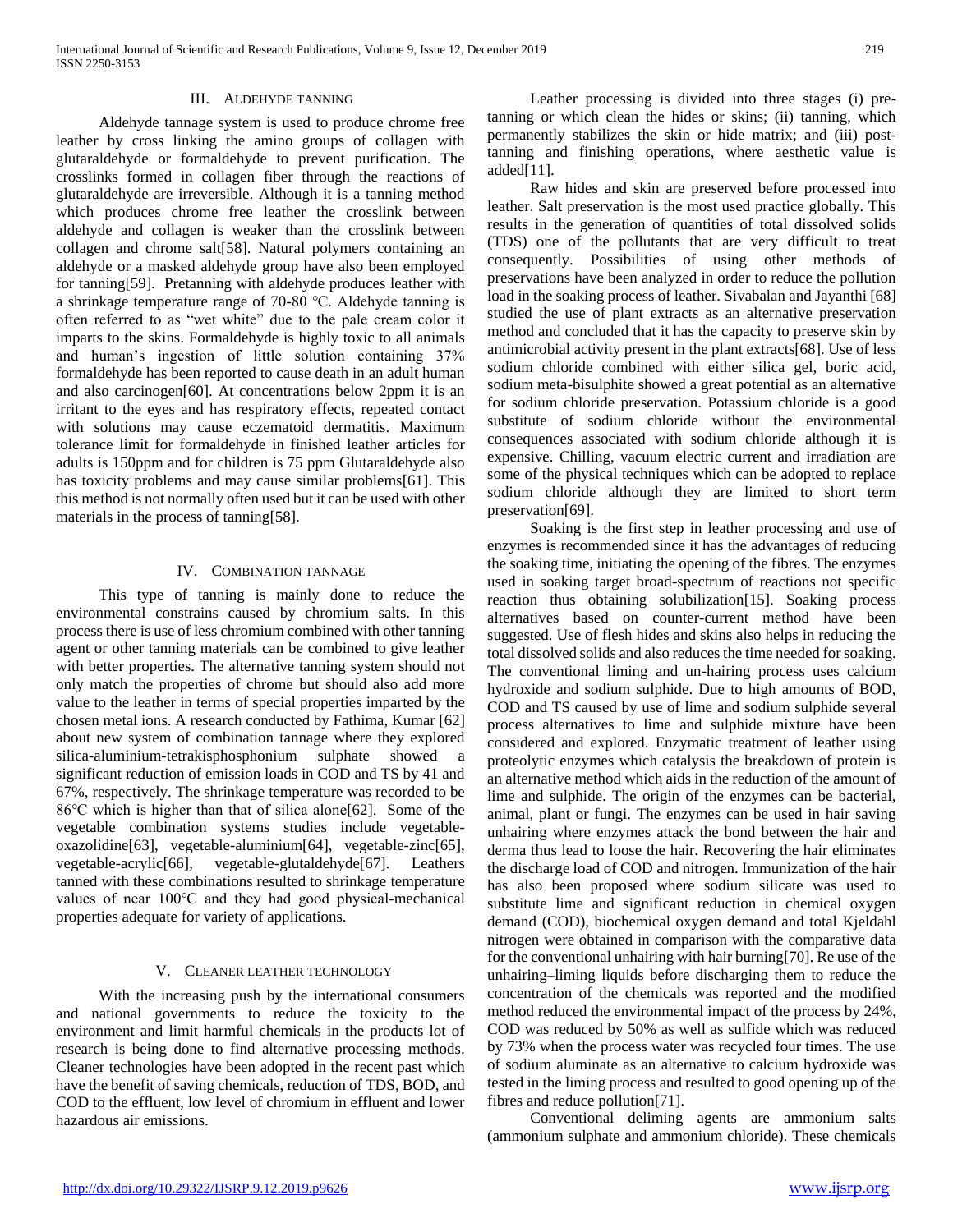release nitrogenous pollution to the environment and also release ammonia gas to the air. To reduce these emissions alternatives ways of deliming have been studied. Carbon dioxide deliming can be used as an alternative for the ammonium salts although it has low penetration rate and it is expensive since gas feeding systems have to be designed in the conventional drums[16]. Another alternative for non-ammonia deliming was suggested by Zeng, Lu [72] where they used sodium hexametaphosphate and boric acid to replace ammonium salts. The research concluded that boric acid and sodium hexametaphosphate gave the deliming liquor a pH range of 8-8.5 and thus prevent the risk of acid shock[72].

 Conventional pickling process which is done to aid in the penetration of tanning agents uses salts such as sodium chloride[11]. The release of these salts results to environmental pollution thus alternative ways have been studies to prevent this. Salt-free and low-salt pickling as well as no-pickle tanning techniques have been developed to minimize chloride impact in the environment[73]. Application of non-swelling chemicals such as auxiliaries have been studied and treatment with 2% phydroxydiphenyl sulphonic acid is a valid alternative to reduce salinity. This auxiliary agent showed non swelling capacity. The residual bath of the pickling process with this chemical had the lowest conductivity and COD values. Also Naphthol 3-6 disulphonic acid reduced the conductivity and COD values of the pickling residual bath when compared with those of the conventional pickling process[18]. Leather tanning is dominated by chromium salts due to the unmatched properties that chromium gives to the leather. Chrome tanned leather has high thermal stability, physical-mechanical property, excellent soft touch and good anticorrosive property[74]. Discharge of chrome can lead to accumulation of heavy metals and this can be toxic to plants, fish and human beings. If chrome (iii) is oxidation to chrome (vi) it causes cancer if human beings are exposed to it. A lot of research has been done either to totally eliminate chrome in the tanning process or reduce the chrome that is drained to the effluent[75]. Vegetable tanning is one of the alternative to eliminating the chrome salts in the tanning process. Many researchers have identified various plants extracts which can be used as tanning extracts[1, 5, 51, 53]. High chrome exhaustion is another alternative which increases the absorption of the chrome into the leather and thus reducing the content of chrome in the effluent. Some of the high chrome exhaustion methods which have been studied include tanning without the addition of float to the leathers, diminishing the amount of added salt and obtaining greater amounts of chrome fixed to the hide. There various aids which helps in chrome exhaustion such as Long chain carboxylic acids, Aromatic polycarboxylates, Silicates of Mg or Al, Polyacrylic acids,Polyamides,Mannich bases,Protein hydrolysates[76]. The recovery of chromium from spent tanning and re-tanning baths provides a significant economic advantage in terms of both its reuse and the simplification of the processing of global wastewaters[77]. Combination tannage where there is use of small amount of chrome salt and other tanning agent can also be used to reduce the amounts of chrome salts in the waste[78].

# VI. PHYSICAL CHARACTERIZATION OF FISH LEATHER

 Among other things that are used to assess the quality of the leather, physical properties are the most important. The

skin orientation, source of the material and mainly tanning process[3]. The range of physical properties determines the quality of product. Various physical, chemical and fastness properties are required from leather products depending on their field of use. Some of the parameters used to test the physical properties of leather includes the tensile strength, tear strength, elongation, flex resistance and burst strength. Tensile strength helps to calculate the elongation and percentage elongation which indicates how long the material is stretched before break. The samples for tensile strength are sampled parallel and perpendicular to the back bone. This is because of how the fibers of the leather are aligned, the tensile strength is dependent on the fibre direction. From literature the different fish species have different tensile strengths. Focking, Simoes [3] who processed Nile Tilapia (scale fish) skins with chromium salts obtaining 13.06 N/mm<sup>2</sup> , Karthikeyan, Babu [45] also processed stingray fish skin and obtained a tensile strength of 28.05 N/MM2, Taotao, Qiaoqiao [27] who processed sturgeon fish skin and obtained a tensile strength of 19.60 N/mm<sup>2</sup> and according to Pessoa da Silva, Bertoldi [44] who processed cat fish skin and obtained  $23.40$  N/mm<sup>2.</sup> The variation of the tensile strength is due to the composition of the collagen and also the different species of skins have different skin structure. The variation can also be affected by the tanning agent used in the stabilization of the material with chromium tanned materials having a higher strength than the vegetable tanned leather. The Nile perch fish leather tensile strength has not yet been reported and that's got to the attention to investigate its strength. Tear strength is a physical property where the leather is exposed to highly concentrated stresses under a specified load. The main aim is to find the amount of force used to break the test piece material. This property is important as it is associated with softness, tensile strength and dome plasticity and helps to evaluate these materials more comprehensively[50]. It is also dependent on the species since from the literature it has been reported that the different species of fish skins have different tearing strengths. Burst strength is also a result of leather deformation under the impact of force. It is usually concerned with the behavior of shoe upper on the durability and lasting of shoe making. Four parameters are measured distention at grain crack, load at grain crack, distension at burst and load at burst. Flex resistance is used to asses durability of the leather used for shoe upper. The material is subjected to a specified amount of flexes and observed for any change. Good flexibility of leather prevents emergence of cracks and deterioration of surface finish after repetitive flexing during a leather items life cycle (IULTC/IUP 20, 2001). Shrinkage temperature determines the thermal stability of leather which can be determined by using shrinkage temperature apparatus or by use of differential scanning calorimetry. Shrinkage temperature varies with different tanning agents. A good leather should have a minimum shrinkage temperature of 75  $°C[11]$ .

properties are affected by factors such as species, age, weight, sex,

## VII. CONCLUSION

 With the largest source of raw materials for leather industry in Kenya being from hides and skins of cattle, goats and ships there is need for diversification. Exotic leather supplements the raw materials although there has not been any commercialization of production of the exotic leather in Kenya. Due to the increased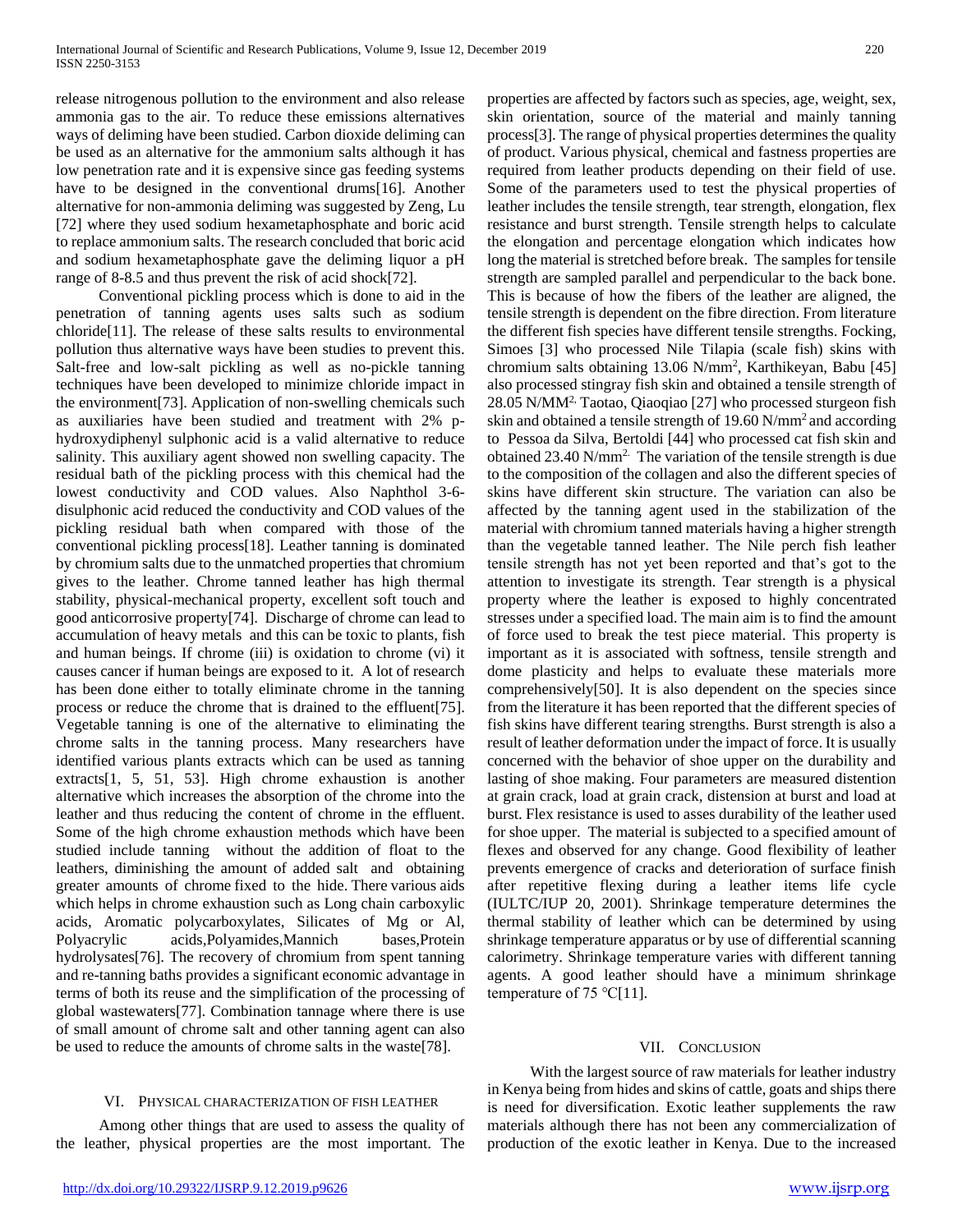consumption of fish in Kenya there is increased production of fish skins which are normally discarded as wastes. The Nile perch is the most commonly consumed fish species therefore its skin is available. The raw material should be explored to produce fish leather and determine the physical properties which can help predict the final use of the leather

#### **REFERENCES**

- [1] 1. Duraisamy, R., S. Shamena, and A.K. Berekete, A Review of Biotanning Materials for Processing of Fish Skin into Leather. International Journal of Engineering Trends and Technology 2016. 39(1): p. 10-20.
- [2] 2. Kesarwani, P., S. Jahan, and K. Kesarwani, A review on leather processing. International Journal of Applied Research, 2015. 1: p. 977-982.
- [3] 3. Focking, D., M. Simoes, and P. Piana, Resistance of the Nile Tilapia (Orechromis niloticus) Tanned with Vegetable Tannin. Journal of the Society of Leather Technologists and Chemists, 2013. 97(2): p. 56-61.
- [4] 4. Plavan, V., M. Koliada, and V. Valeika, An eco-benign semi-metal tanning system for cleaner leather production. Journal of the Society of Leather Technologists and Chemists, 2017. 101(5): p. 260-265.
- [5] 5. Kuria, A., et al., Quality Evaluation of Leathers Produced By Selected Vegetable Tanning Materials from Laikipia County, Kenya. IOSR Journal of Agriculture and Veterinary Science 2016. 9: p. 13-17.
- [6] 6. Suparno, O. and I.A. Kartika, Chamois Leather Tanning using Rubber Seed Oil. Journal of the Society of Leather Technologists and Chemists, 2009. 93(4): p. 158-161.
- [7] 7. Danhong, S., et al., Evaluation of environmental impact of typical leather chemicals. Part I: biodegradability of fatliquors in activated sludge treatment. Journal of the Society of Leather Technologists and Chemists, 2008. 92(1): p. 14-18.
- [8] 8. Mahmud, A. Development potential and constraints of hides and skins marketing in Ethiopia. in The opportunities and challenges of enhancing goat production in East Africa. Proceeding of a conference. Markel, RC, Abebe, G. and Goetsch, AL (eds.). 2000.
- [9] 9. Kanagaraj, J. and N. Babu, Alternatives to salt curing techniques-A review. Journal of Scientific and Industrial Research, 2002. 61(5): p. 339- 348.
- [10] 10. Kanagaraj, J., et al., Cleaner techniques for the preservation of raw goat skins. Journal of Cleaner Production, 2001. 9(3): p. 261-268.
- [11] 11. Covington, T., Tanning Chemistry: The Science of Leather. 2009, The Royal Society of Chemistry: Cambridge, United Kingdom. p. 483.
- [12] 12. Orlita, A., Microbial biodeterioration of leather and its control: a review. International Biodeterioration & Biodegradation, 2004. 53(3): p. 157-163.
- [13] 13. Kamini, N., et al., Microbial enzyme technology as an alternative to conventional chemicals in leather industry. Current Science, 1999: p. 80-86.
- [14] 14. Nazer, D.W. and M.A. Siebel, Reducing the environmental impact of the unhairing–liming process in the leather tanning industry. Journal of cleaner production, 2006. 14(1): p. 65-74.
- [15] 15. Thanikaivelan, P., et al., Progress and recent trends in biotechnological methods for leather processing. TRENDS in Biotechnology, 2004. 22(4): p. 181-188.
- [16] 16. Deng, W., et al., Carbon dioxide deliming in leather production: a literature review. Journal of Cleaner Production, 2015. 87: p. 26-38.
- [17] 17. Choudhary, R., A. Jana, and M. Jha, Enzyme technology applications in leather processing. Indian Journal of Chemical Technology, 2004. 11(5): p. 659-671.
- [18] 18. Palop, R. and A. Marsal, Auxiliary agents with non-swelling capacity used in pickling/tanning processes. Part 2. Journal of the Society of Leather Technologists and Chemists, 2002. 86(5): p. 203-11.
- [19] 19. Suresh, V., et al., An improved product-process for cleaner chrome tanning in leather processing. Journal of Cleaner Production, 2001. 9(6): p. 483-491.
- [20] 20. Li, K., et al., A salt-free pickling regime for hides and skins using oxazolidine. Journal of Cleaner Production, 2009. 17(17): p. 1603-1606.
- [21] 21. Sivakumar, V., et al., Management of total dissolved solids in tanning process through improved techniques. Journal of cleaner production, 2005. 13(7): p. 699-703.
- [22] 22. Mahdi, H., et al., Potential of vegetable tanning materials and basic aluminum sulphate in Sudanese leather industry. Journal of Engineering Science and Technology, 2009. 4(1): p. 20-31.
- [23] 23. Rao, J.R., et al., Pickle-free chrome tanning using a polymeric synthetic tanning agent for cleaner leather processing. Clean Technologies and Environmental Policy, 2004. 6(4): p. 243-249.
- [24] 24. Shi, B., et al. A novel wet white technology based on an amphoteric organic tanning agent. in Taipei: 9th AICLST Congress. 2012.
- [25] 25. Valeika, V., J. Sirvaityte, and K. Beleska, Estimation of chrome-free tanning method suitability in conformity with physical and chemical properties of leather. Materials Science-Medziagotyra, 2010. 16(4): p. 330- 336.
- [26] 26. Beghetto, V., et al., The leather industry: a chemistry insight Part I: an overview of the industrial process. Sciences At Ca'Foscari, 2013(1| 2013).
- [27] 27. Taotao, O., B. Qiaoqiao, and R. Longfang, Tanning technique of sturgeon skin. Journal of the Society of Leather Technologists and Chemists, 2014. 98(5): p. 229-235.
- [28] 28. Abuelhassan, I., A. Ward, and S. Wolstenholme, Simple approach to leather process investigation. Pt. 5: the correction of defects in paste dried leather by variants in retannage and fatliquoring. Journal of the Society of Leather Technologists and Chemists, 1985. 69: p. 1-16.
- [29] 29. Musa, A. and G. Gasmelseed, Application of Acacia nilotica spp nilotica Pods (Garad) Powder as Alternative Vegetable Retanning Material. Journal of Forest Products & Industries, 2014. 3(2): p. 112-117.
- [30] 30. Ying, S., Z. Yunhang, and S. Bi, Effect of Histological Feature of Leather on Acrylic Resin Retanning. Journal of The Society of Leather Technologists and Chemists, 2018. 102(3): p. 149-154.
- [31] 31. Bajza, Z. and I.V. Vrcek, Fatliquoring agent and drying temperature effects on leather properties. Journal of materials science, 2001. 36(21): p. 5265-5270.
- [32] 32. Santos, L.M. and M. Gutterres, Reusing of a hide waste for leather fatliquoring. Journal of Cleaner Production, 2007. 15(1): p. 12-16.
- [33] 33. Sivakumar, V., et al., Ultrasound assisted enhancement in natural dye extraction from beetroot for industrial applications and natural dyeing of leather. Ultrasonics Sonochemistry, 2009. 16(6): p. 782-789.
- [34] 34. Adigüzel Zengin, A., N. Oglakcioglu, and B. Bitlisli. The Effects of leather finishing types on foot wear comfort properties. in 7th International Conference of Textile. 2016.
- [35] 35. Abebe, G. and F. Schaefer, High Hopes and Limited Successes: Experimenting with Industrial Polices in the Leather Industry in Ethiopia. EDRI Working Paper 011., E.D.R. Institute., Editor. 2013, Ethiopian Development Research Institute.: Addis Ababa. p. 43.
- [36] 36. Mwinyihija, M. and K. Killham, Is the Kenyan tanning industry integral to prioritized environmental sustainability targets set in the quest to industrialization by 2020? Environmental Sciences, 2006. 3(2): p. 113-134.
- [37] 37. Mokhothu-Ogolla, P. and K. Wanjau, Factors affecting value addition in the leather industry in Kenya. European Centre for Research Training and Development UK, 2013. 1(3): p. 45-55.
- [38] 38. Mwinyihija, M. Hides, skins and leather value addition initiatives: the Kenyan Scenario. in Leather and Leather Products Development Division, Ministry of Livestock Development, Mawingu Conference. 2010.
- [39] 39. World Bank, kenya leather industry: diagnosis strategy and action plan, M.o.I.a.E. Development, Editor. 2015, Ministry of Industrialization and Enterprise Development: Nairobi, Kenya. p. 1-126.
- [40] 40. Mwinyihija, M. and W. Quiesenberry, Review of the challenges towards value addition of the leather sector in Africa. Global Advanced Research Journal of Management and Business, 2013. 2(11): p. 518-528.
- [41] 41. Muchie, M., Leather processing in Ethiopia and Kenya: lessons from India. Technology in Society, 2000. 22(4): p. 537-555.
- [42] 42. Food and Agriculture Organization, World statistical compendium for raw hides and skins, leather and leather footwear 1988-2007, in Commodities and Trade Division. 2008, Food and Agriculture Organization of the United Nations: Rome. p. 260.
- [43] 43. Kabahenda, M., P. Omony, and S. Hüsken, Post-harvest handling of low-value fish products and threats to nutritional quality: a review of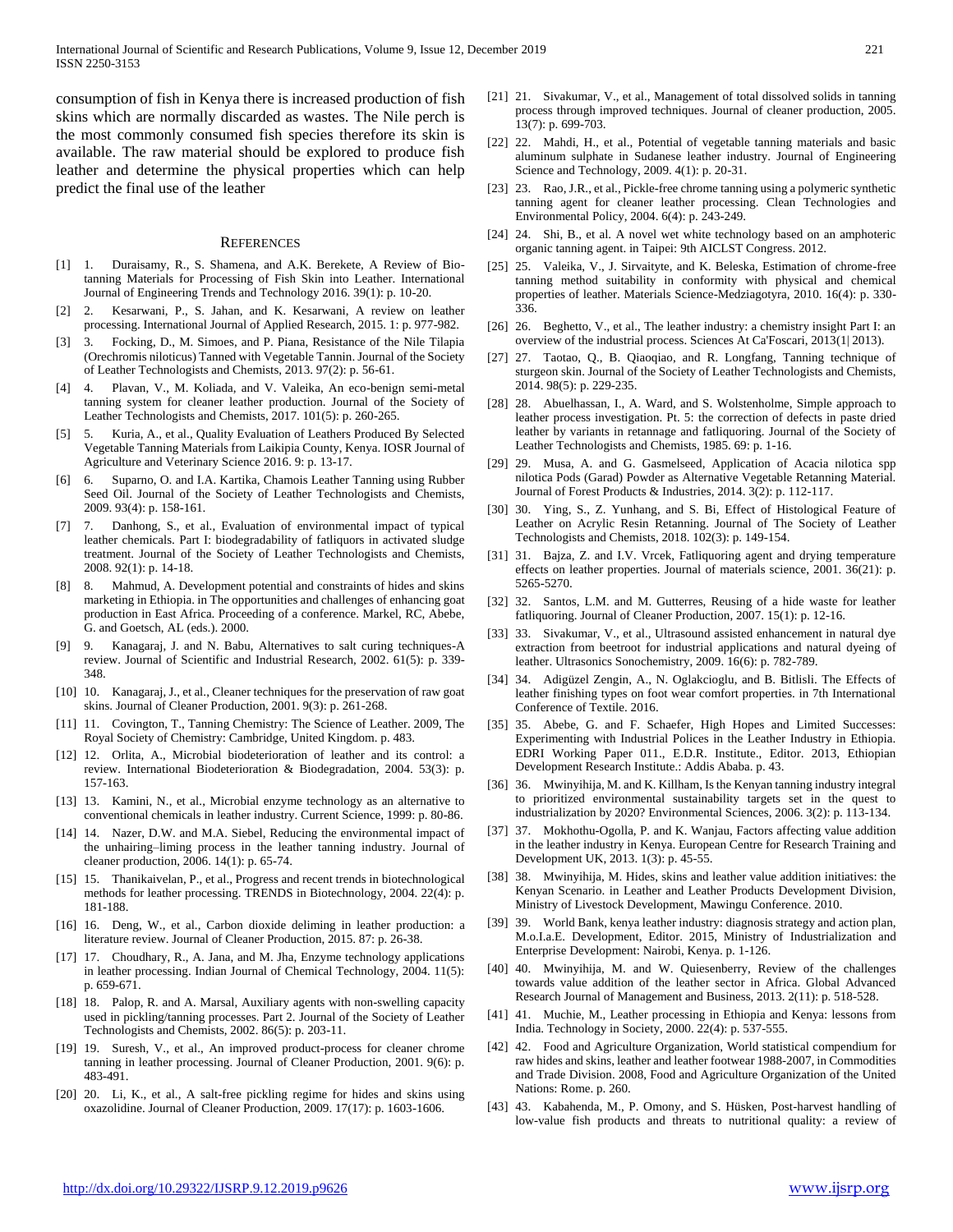practices in the Lake Victoria region, in Value Chains and Nutrition. 2009, World Fish Center: Penang, Malasyia. p. 18.

- [44] 44. Pessoa da Silva, J.A., et al., Processing of Amazon Catfish Skins-Dourada (Brachyplathstoma sp.) and Piraiba (Brachyplatystoma sp.). Journal of the society of leather technologists and chemists, 2017. 101(4): p. 190- 194.
- [45] 45. Karthikeyan, R., et al., Soft leathers from Himantura Stingray skins. Journal of the Society of Leather Technologists and Chemists, 2009. 93(3): p. 108.
- [46] 46. Gumisiriza, R., et al., Nile perch fish processing waste along Lake Victoria in East Africa: Auditing and characterization. African Journal of Environmental Science and Technology, 2009. 3(1): p. 013-020.
- [47] 47. Arvanitoyannis, I.S. and A. Kassaveti, Fish industry waste: treatments, environmental impacts, current and potential uses. International journal of food science & technology, 2008. 43(4): p. 726-745.
- [48] 48. Muyonga, J., C. Cole, and K. Duodu, Fourier transform infrared (FTIR) spectroscopic study of acid soluble collagen and gelatin from skins and bones of young and adult Nile perch (Lates niloticus). Food Chemistry, 2004. 86(3): p. 325-332.
- [49] 49. Muralidharan, N., et al., Skin, bone and muscle collagen extraction from the trash fish, leather jacket (Odonus niger) and their characterization. Journal of Food Science and Technology, 2013. 50(6): p. 1106-1113.
- [50] 50. Kowalska, M., M. Przybylek, and A. Zbikowska, Comparison og physico-mechanical and physico-chemical properties of leather tanned using different methods. Journal of the Society of Leather Technologists and Chemists, 2015. 99(6): p. 302-306.
- [51] 51. Mahdi, H., K. Palmina, and I. Glavtch, Characterization of Acacia nilotica as an indigenous tanning material of Sudan. Journal of Tropical Forest Science, 2006: p. 181-187.
- [52] 52. Ramakrishnan, K. and M. Krishnan, Tannin–classification, analysis and applications. Ancient science of life, 1994. 13(3-4): p. 232.
- [53] 53. Koloka, O. and J. Moreki, Tanning hides and skins using vegetable tanning agents in Hukuntsi sub-district, Botswana. Journal of Agricultural Technology, 2011. 7(4): p. 915-922.
- [54] 54. Bi, S., Combination Tanning Method by Vegetable Tannin-Aldehyde Compound (Ⅰ): Combination Tanning by Vegetable Tannin-modified Glutaraldehyde [J]. China Leather, 2006. 17: p. 1-7.
- [55] 55. Balajyothi, K., et al., Bio-oxidation of Oil Tanned Leathers. Journal of the Society of Leather Technologists and Chemists, 2008. 92(5): p. 210-213.
- [56] 56. Sundar, V.J., et al., Chamois leathers: An approach for accelerated oxidation. Journal of the Society of Leather Technologists and Chemists, 2004. 88(6): p. 256-259.
- [57] 57. Krishnan, S., et al., Studies on chamois leather-tanning using plant oil. Journal of The Society of Leather Technologists and Chemists, 2005. 89(6): p. 260-262.
- [58] 58. Krishnamoorthy, G., et al., Greener approach to leather tanning process: d-Lysine aldehyde as novel tanning agent for chrome-free tanning. Journal of Cleaner Production, 2013. 42: p. 277-286.
- [59] 59. Yan, B. and M. Jianzhong, The interaction between collagen and aldehyde-acid copolymer/MMT nano-composite. Journal of the Society of Leather Technologists and Chemists, 2010. 94(2): p. 53-58.
- [60] 60. List, M., et al., N-methylmelamines: synthesis, characterization, and physical properties. The Journal of Organic Chemistry, 2016. 81(10): p. 4066-4075.
- [61] 61. Kanagaraj, J., et al., Interaction of aldehyde developed from amino acids of tannery waste in a lower-chrome tannage: an eco-friendly approach. Journal of the Society of Leather Technologists and Chemists, 2005. 89(1): p. 18-27.
- [62] 62. Fathima, N.N., et al., Wet white leather processing: A new combination tanning system. Journal of the American Leather Chemists Association, 2006. 101(2): p. 58-65.
- [63] 63. D'Aquino, A., et al., Combined organic tanning based on mimosa and oxazolidine: development of a semi-industrial scale process for high-quality bovine upper leather. Journal of the Society of Leather Technologists and Chemists, 2004. 88: p. 47-55.
- [64] 64. Ding, K., M. Taylor, and E. Brown, Genipin-aluminum or-vegetable tannin combinations on hide powder. Journal of the American Leather Chemists Association, 2007. 102(5): p. 164-170.
- [65] 65. Morera, J., et al., Vegetable-zinc combination tannage on lambskin. Journal of the Society of Leather Technologists and Chemists, 1996. 80(4): p. 120-2.
- [66] 66. Madhan, B., et al., Improvements in vegetable tanning-Can acrylics be co-tanning agents? Journal of the American Leather Chemists Association, 2001. 96(4): p. 120-126.
- [67] 67. Musa, A., et al., Studies on the Henna-Glutaraldehyde Combination Tanning System. Journal of the American Leather Chemists' Association, 2011. 106(3): p. 92-101.
- [68] 68. Sivabalan, V. and A. Jayanthi, A study to reduce salt usage in preservation of skins and hides with alternate use of plant extract. Journal of Agriculture and Biological Sciences, 2009. 4(43): p. 46.
- [69] 69. Wu, J., et al., Recent progress in cleaner preservation of hides and skins. Journal of Cleaner Production, 2017. 148: p. 158-173.
- [70] 70. Sirvaityte, J., K. Beteska, and V. Valeikiene, Immunisation action of sodium silicate on hair: Part 2, hair-save process based on lime substitution by sodium silicate. Journal of the Society of Leather Technologists and Chemists, 2015. 99(5): p. 231-237.
- [71] 71. Sirvaityte, J., K. Beleska, and V. Valeika, Lime free unhairing: Sodium aluminate as an alternative towards a cleaner process. Journal of the American Leather Chemists Association, 2016. 111: p. 406-412.
- [72] 72. Zeng, Y., et al., Non-ammonia deliming using sodium hexametaphosphate and boric acid. Journal of the American Leather Chemists Association, 2011. 106(9): p. 257.
- [73] 73. Morera, J., et al., Study of a chrome tanning process without float and with low-salt content as compared to a traditional process. II. Journal of the American Leather Chemists Association, 2006.
- [74] 74. Ramamurthy, G., et al., Rationalized method to enhance the chromium uptake in tanning process: role of Gallic acid. Clean Technologies and Environmental Policy, 2014. 16(3): p. 647-654.
- [75] 75. Kolomaznik, K., et al., Leather waste—potential threat to human health, and a new technology of its treatment. Journal of Hazardous Materials, 2008. 160(2-3): p. 514-520.
- [76] 76. Morera, J.M., et al., Minimization of the environmental impact of chrome tanning: A new process with high chrome exhaustion. Chemosphere, 2007. 69(11): p. 1728-1733.
- [77] 77. Kanagaraj, J., N.C. Babu, and A. Mandal, Recovery and reuse of chromium from chrome tanning waste water aiming towards zero discharge of pollution. Journal of Cleaner Production, 2008. 16(16): p. 1807-1813.
- [78] 78. Madhan, B., et al., A new chromium-zinc tanning agent: A viable option for less chrome technology. Journal of the American Leather Chemists Association, 2002. 97(5): p. 189-196.

#### **AUTHORS**

**First Author** – Peter Maina, School of Science, Department of Chemistry, Dedan Kimathi University of Technology **Second Author** – Moses A Ollengo, School of Science, Department of Chemistry, Dedan Kimathi University of Technology

**Third Author** – Esther W Nthiga, School of Science, Department of Chemistry, Dedan Kimathi University of Technology

**Correspondence Author** – Email; petermaina63@gmail.com Cell phone; +25418835737